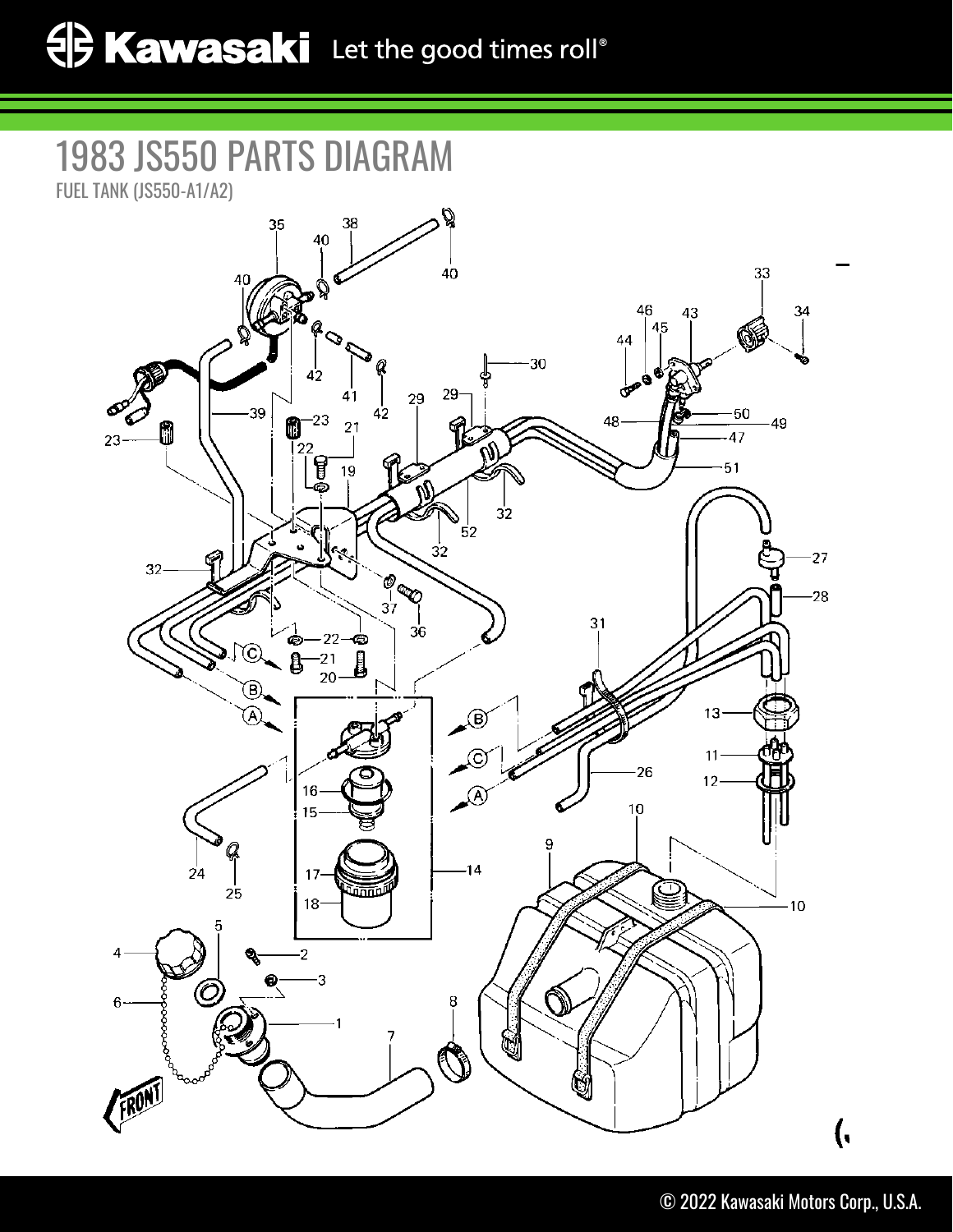## 1983 JS550 PARTS LIST

FUEL TANK (JS550-A1/A2)

| <b>ITEM NAME</b>                      | <b>PART NUMBER</b> | <b>QUANTITY</b> |
|---------------------------------------|--------------------|-----------------|
| FILLER, FUEL TANK (Ref # 1)           | 59231-3001         | 1               |
| SCREW 0.16X0.5 (Ref # 2)              | 92011-562          | 4               |
| WASHER (Ref #3)                       | 92022-563          | 4               |
| CAP, FUEL TANK (Ref #4)               | 51049-3001         | 1               |
| <b>GASKET, FUEL TANK CAP (Ref #5)</b> | 11009-3020         | 1               |
| CHAIN, COVER (Ref # 6)                | 92057-3704         | 1               |
| HOSE, FUEL INLET, 307.5 (Ref #7)      | 92059-3020         | 1               |
| HOSE CLAMP (Ref # 8)                  | 92037-3009         | 1               |
| TANK-FUEL (Ref # 9)                   | 51004-3702         | 1               |
| BAND, FUEL TANK (Ref # 10)            | 92072-521          | $\overline{2}$  |
| <b>OUTLET, FUEL (Ref #11)</b>         | 31064-3001         | 1               |
| GASKET (Ref # 12)                     | 92065-504          | 1               |
| RETAINER (Ref # 13)                   | 23072-501          | 1               |
| FILTER-FUEL (Ref # 14)                | 49019-3701         | 1               |
| FILTER, FUEL ELEMENT (Ref # 15)       | 14043-3701         | 1               |
| "0" RING, FILTER BASE (Ref # 16)      | 92055-3006         | 1               |
| NUT-RING,60MM (Ref # 17)              | 92015-3013         | 1               |
| <b>CUP, FUEL FILTER (Ref #18)</b>     | 51036-3701         | 1               |
| BRACKET, FILTER (Ref # 19)            | 11034-3013         | 1               |
| BOLT-UPSET, 6X16 (Ref # 20)           | 112G0616           | 1               |
| BOLT 6X12 (Ref # 21)                  | 110R0612           | 3               |
| WASHER-SPRING,6MM (Ref # 22)          | 461S0600           | 4               |
| NUT, INSERT, 6MM (Ref # 23)           | 92015-3014         | $\overline{2}$  |
| TUBE, 6X10X200 (Ref #24)              | 92059-3011         | 1               |
| CLAMP, SPARK PLUG CAP (Ref # 25)      | 92037-1173         | 1               |
| TUBE, FUEL, 6X10X940 (Ref # 26)       | 92059-3025         | 1               |
| VALVE, RELIEF (Ref #27)               | 49057-3001         | 1               |
| TUBE, FUEL, 5.8X12.2X55 (Ref #28)     | 92059-3026         | 1               |
| CLAMP, TUBE (Ref # 29)                | 92037-3005         | 2               |